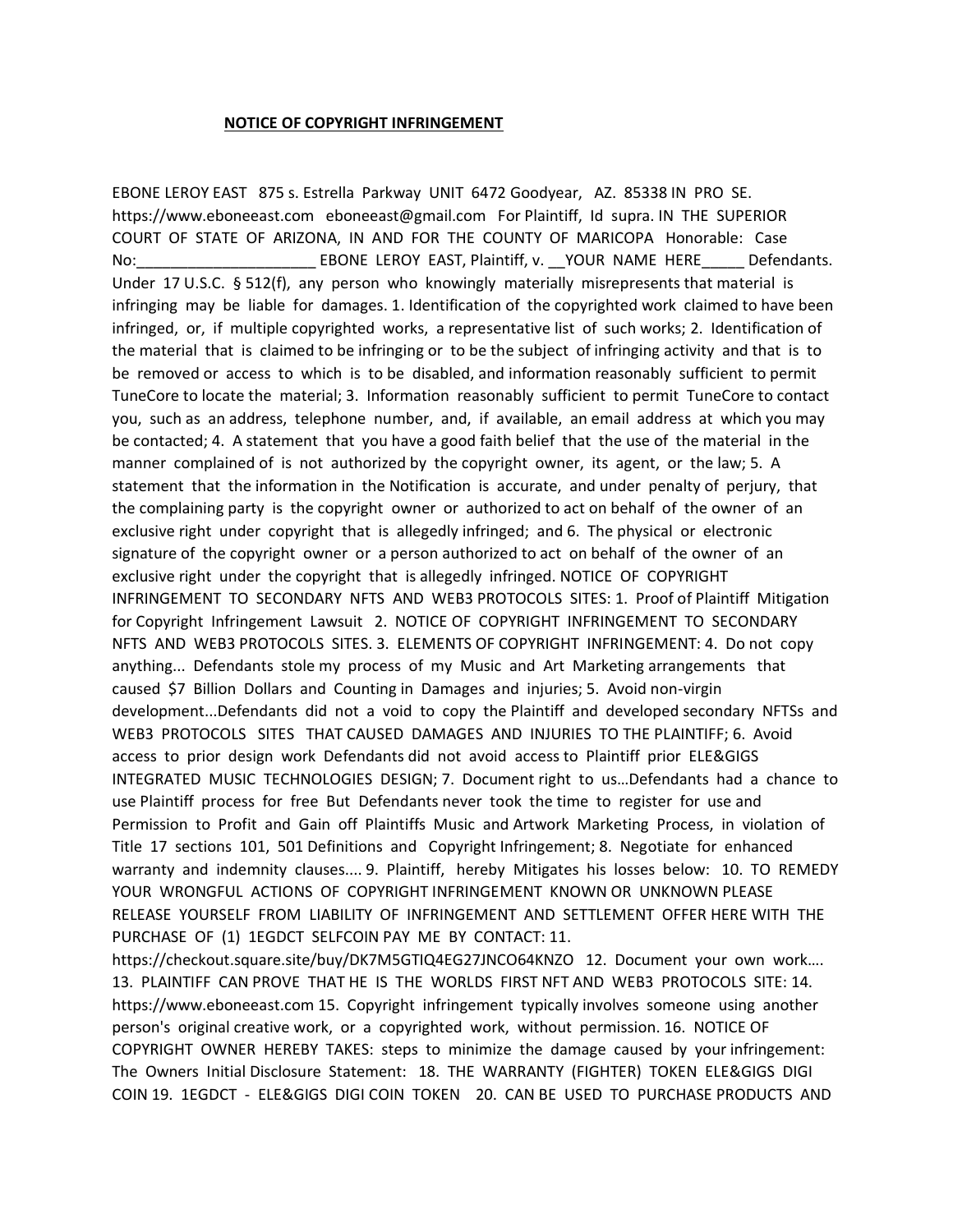SERVICES PROVIDED BY TABLE RECORDS, ITS AFFILIATES AND BRANDS THEREOF; EACH TOKEN PURCHASED INCLUDES, CONNECTED BONUSES BACKED BY OUR PORTFOLIO INVESTMENTS BY ELE&GIGS. 21. NOTICE OF COPYRIGHT INFRINGEMENT TO CEASE AND DESIST FROM HARMING PROFITS, DUE TO THE NOTICE OF COPYRIGHT OWNER ALL RIGHTS ARE RESERVED FOR: 22. Nonfungible token: 23. A non-fungible token is a unique and non-interchangeable unit of data stored on a blockchain, a form of digital ledger. NFTs can be associated with reproducible digital files such as photos, videos, and audio. Wikipedia 24. Sno-fungible token is a unique and noninterchangeable unit of data stored on a blockchain, a form of digital ledger. NFTs can be associated with reproducible digital files such as photos, videos, and audio. Wikipedia 25. TRUE AND CORRECT OWNER OF ORIGINAL NFT AND THE WORLDS FIRST WEB3 PROTOCOLS SITE: HTTPS://WWW.EBONEEAST.COM 26. HEREBY TAKES THE STEPS TO MITIGATE HIS DAMAGES AND INJURIES INREGARDS TO SECONDARY NFTS AND WEB3 PROTOCOLS SITES COPYRIGHT INFRINGEMENT FOR PROFITS GAINS, DUE TO THE TRUE AND CORRECT NOTICE OF COPYRIGHT OWNER: EBONE LEROY EAST 27. THOSE THAT FAIL TO MITIGATE WITH THE TRUE AND CORRECT NOTICE OF COPYRIGHT OWNER, THE OWNER INTENDS TO FILE CIVIL AND CRIMINAL LAWSUITS AGAINST ALL WHO KNOWINGLY OR UNKNOWINGLY INFRINGE ON THE CLAIMS OF THE NOTICE OF COPYRIGHT OWNER. 28. THE TRUE AND CORRECT COPYRIGHT OWNER LAUNCHED THE FIRST ORIGINAL NFT AND WEB3 PROTOCOLS SITE ON DECEMBER 21, 2012 AT 12:26 PM AND STILL RUNNING FOR 9 YEARS AND GOING. 9 YEARS AGO THE TRUE AND CORRECT OWN PROOF OF INTENTION WAS TO RAISE \$10,000,000.00 (TEN MILLION DOLLARS USD) TODAY CURRENT VALUE OF SECONDARY NFTS AND WEB3 PROTOCOLS SITE ARE NOW **VALUED OVER \$7 BILLION DOLLARS USD AND COUNTING**. IF YOU ARE A NFT USER, THAT HAVEN'T RECEIVED THE RIGHT OR PERMISSION TO USE MY PROCESS, YOUR STEALING MONEY FROM ME. 29. TO REMEDY YOUR WRONGFUL ACTIONS OF COPYRIGHT INFRINGEMENT KNOWN OR UNKNOWN PLEASE RELEASE YOURSELF FROM LIABILITY OF INFRINGEMENT AND SETTLEMENT OFFER HERE WITH THE PURCHASE OF (1) 1EGDCT SELFCOIN PAY ME BY CONTACT: 30.

<https://checkout.square.site/buy/DK7M5GTIQ4EG27JNCO64KNZO>

31. YOU HEREBY ARE GRANTED THE RIGHTS TO NFT AND WEB3 YOUR FULL DISCOGRAPHY. Show quoted text Show quoted text 32. I HEREBY GRANT YOU THE RIGHTS AND PERMISSION TO NFT OR WEB3 YOUR FULL DISCOGRAPHY. Show quoted text Show quoted text 33. I HEREBY GRANT YOU THE RIGHTS AND PERMISSION TO NFT AND WEB3 YOUR FULL DISCOGRAPHY. Show quoted text Show quoted text Show quoted text Show quoted text Show quoted text 34. I HEREBY GRANT THE U.S. GOVERNMENT AGENCIES LOCAL BRANCHES AND NATIONAL BRANCHES, THE RIGHTS AND PERMISSION TO NFT AND WEB3 YOUR FULL DISCOGRAPHY. Show quoted text Show quoted text Show quoted text Show quoted text Show quoted text Show quoted text 35. Plaintiff states sufficient grounds for relief , and Defendants are liable for damages to the Plaintiff. 36. This complaint and affidavit set forth sufficient grounds therefor. Plaintiff has verified by the oath of the plaintiff that he has read the complaint, or heard the complaint read, knows the contents thereof, and that it is true of his own knowledge, except the matters stated therein on information and belief, and that as to those matters, he believes the complaint to be true;

I , EBNE LEROY EAST, Declare under penalty and perjury, under such laws of the State of Arizona, and under The United States of America to be true and correct. X. /s/ EBONE LEROY EAST East, Ebone LeRoy DATED: Dec. 31, 2021 EXECUTED IN PHOENIX, AZ. COUNTY MARICOPA. EBONE LEROY